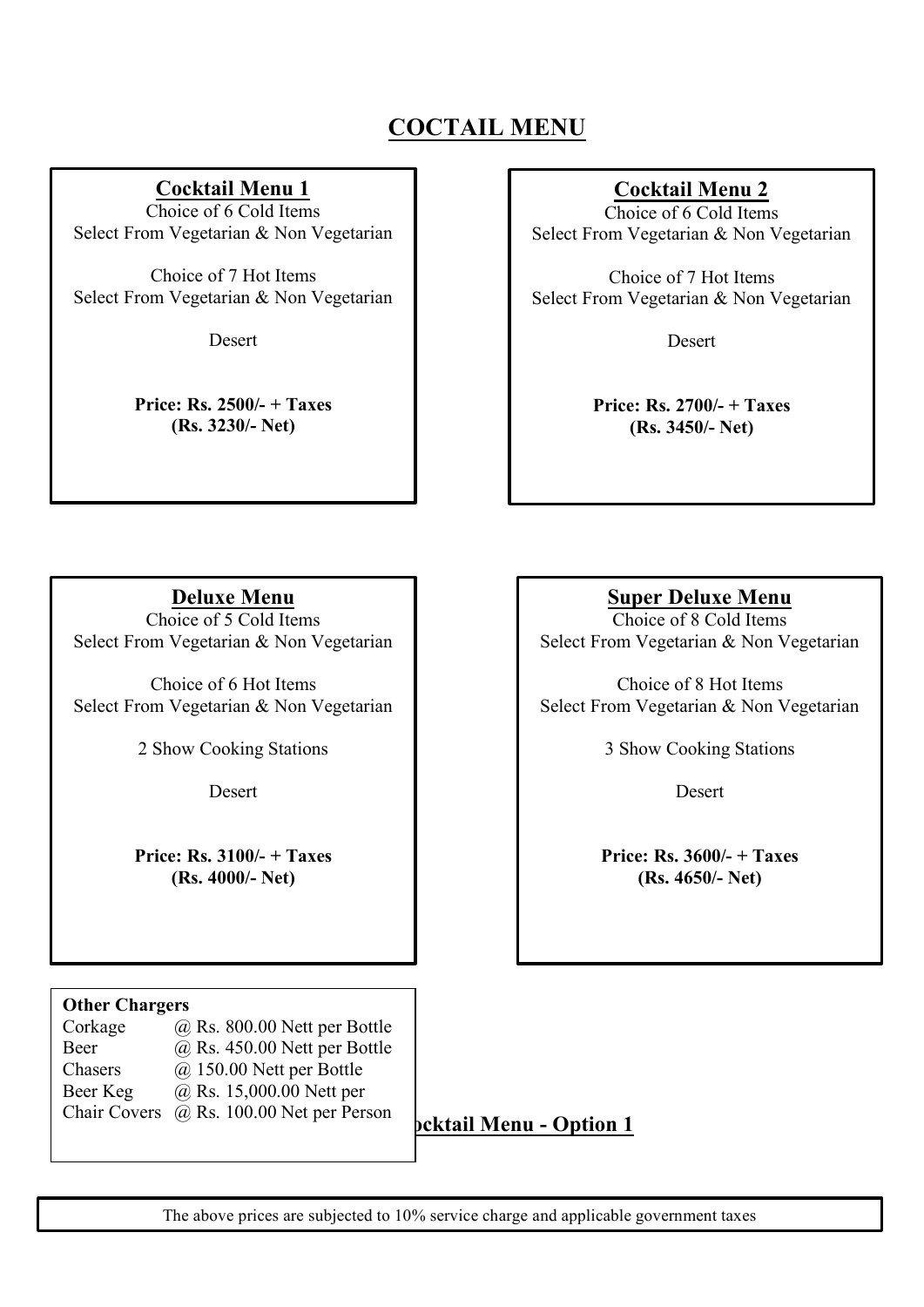### **Choice of Cold Canapés - (Non -Vegetarian) 6 Cold Items (Inclusive of Vegetarian Selection)**

Cajun chicken and avocado roll Baby shrimp and cucumber salsa Mini Chicken Tikka skewers Tandoori chicken and mango salsa Tuna mousse in cucumber Chicken liver mousse on toast

#### **Choice of Hot - (Non-Vegetarian) 7 Hot items (Inclusive of Vegetarian Selection)**

Chicken spring roll with sweet chili sauce Sesame crumbed fried prawns with Tangy mint and chili Mini beef sate with tamarind dip Mexican seafood balls with sweet chili and Jalapeno sauce Tandoori chicken kebab with minted yogurt dressing Yakatori chicken and leek skewer Malaysian chicken satay with chili and peanut sauce Fish Goujons fried in fresh bread crumb and tartar sauce Seafood wonton with sweet and chili sauce Spicy Tandoori chicken mini Pizza Thai Seafood cake with coconut and coriander –lemon grass and cucumber dip

#### **Choice of Cold Canapés - Vegetarian**

Traditional Bruschetta (Tomato, Spanish onion, Basil, Feta cheese and Olive oil on crouton) Mexican vegetable and feta cheese salad rolled in tortilla bread Brinjol and tahini salad with pomegranate Semi dried tomato and cream cheese on pesto crouton Char-grilled vegetable frittata with candied semidried tomato Tomato and fresh mozzarella in basil oil Tandoor paneer and vegetable

### **Choice of Hot in Chafing Dish Vegetarian**

Spicy Thai vegetable and beansprouts pancake with soya Feta and roasted garlic pizza with coriander pesto Cantonese vegetable spring roll with hot garlic sauce Mushroom and three cheese fried risotto ball Tandoori marinated vegetable skewers with mint chutney Curried vegetable cutlet with sweet chili mayonnaise

#### **Dessert**

Fresh fruit skewers with chocolate sauce Assorted mini French pastries Mini cream caramel cups **Cocktail Menu - Option 2**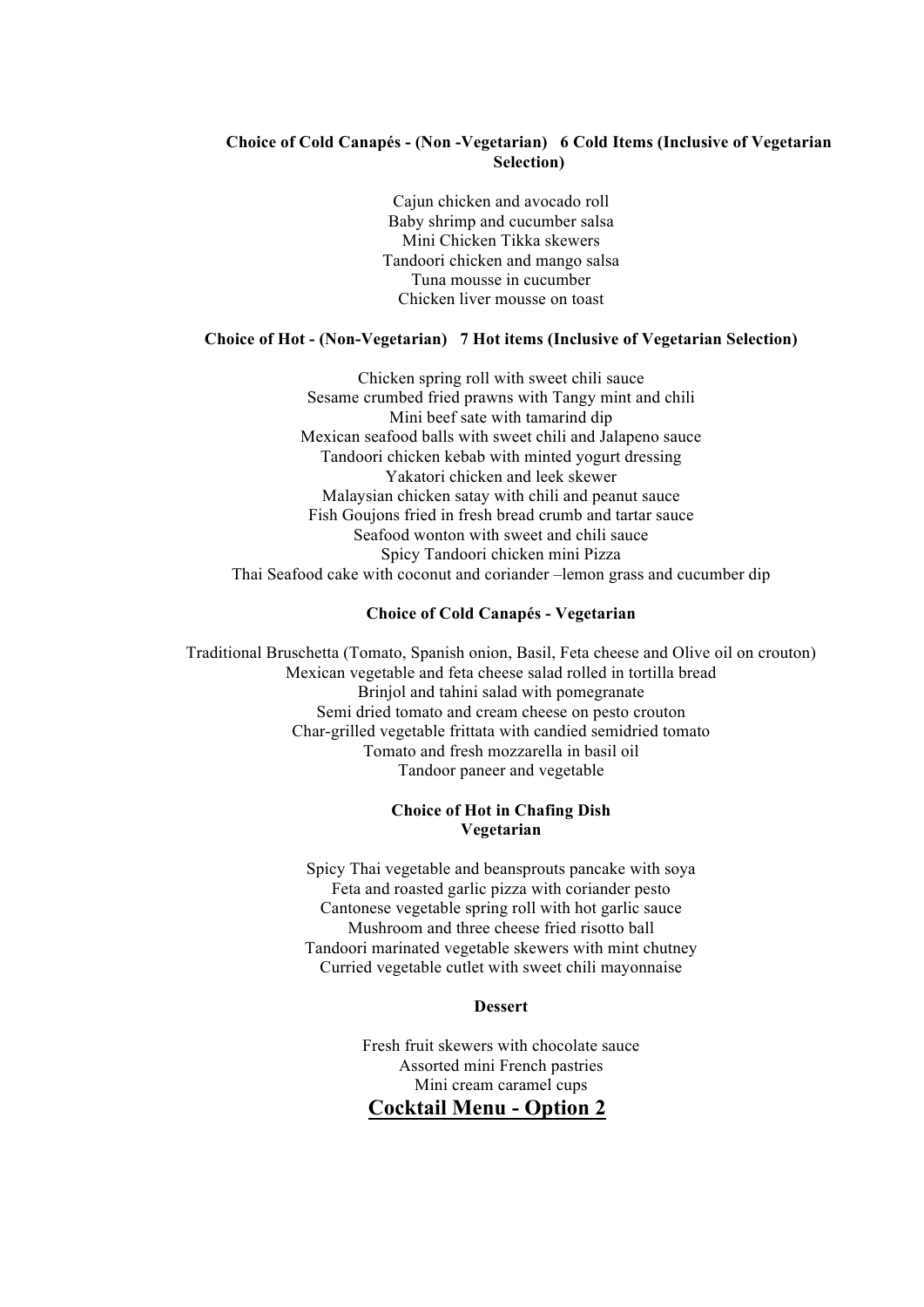## **Choice of Cold Canapés (Non -Vegetarian) 6 Cold Items (Inclusive of the Vegetarian Items)**

Chicken liver mousse on brioche with chilli basil pesto Assorted sushi, California rolls pickled ginger and soy and Wasabi Coconut and honey curried prawns on crouton with mango chutney Roasted sliced beef on basil pesto Vietnamese pancake roll with sweet cucumber and chili prawn Flaked crab meat salad on focaccia crouton with chili mango jam Norwegian smoked salmon tartar on rye bread Chicken tikka & Vegetable roll with mint chutney

## **Choice of Hot in Chafing Dish (Non -Vegetarian) 7 Hot Items (Inclusive of the Vegetarian Items)**

Spicy Chicken and mozzarella crumbed with chili dip Chicken and cheese quesadillas with guacamole Chili prawn and coriander Sesame crumbed prawns with Tangy mint chutney Malay Chicken Satay with chilli peanut sauce Mini Thai chicken pie with sweet chili sauce Malaysian beef Satay with roast peanut sauce BBQ pork Satay Bbq spare ribs Thai beef balls with cashew and lemon grass gravy Mini lamb kofta wih yogurt and mint gravy Mexican chicken enchilad with tomato salsa Mexican beef enchilada Crumbed fried Calamari with Mexican chili sauce Thai spiced seafood cake crumbed fried with basil, lemongrass and chili sauce Mini marinara pizza with green chili and mozzarella

## **Choice of Cold Canapés Vegetarian**

Traditional Bruschetta (Tomato, Spanish onion, Basil, Feta cheese and Olive oil on crouton) Mexican vegetable and feta cheese salad rolled in tortilla bread Brinjol and tahini salad with pomegranate Semi dried tomato and cream cheese on pesto crouton Char-grilled vegetable frittata with candied semidried tomato

> **Choice of Hot Canapés in Chafing Dish Vegetarian**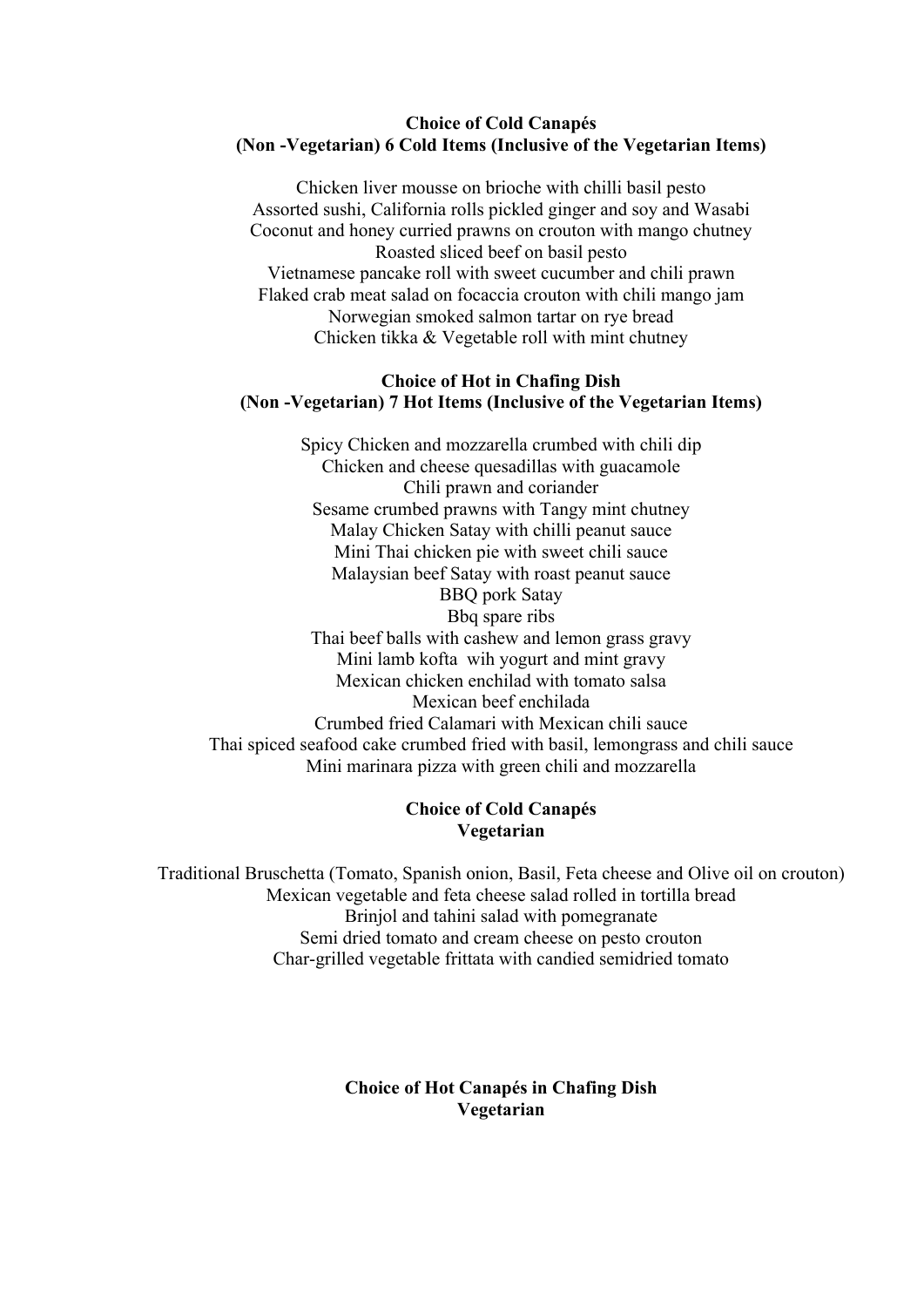Kadhi vegetable rolled in romali roti Curd and onion masala fried with cucumber raita Vietnamese pancake roll with sweet cucumber and vegetable Feta and roasted garlic pizza with coriander pesto Cantonese vegetable spring roll with hot garlic sauce Mushroom and three cheese fried risotto ball Red bean Enchilada with cheese and chilli potato –Hot tomato salsa Tandoori marinated vegetable skewers with mint chutney Thai vegetable cutlet with sweet chili mayonnaise

#### **Dessert**

Mini opera cake Mini strawberry cake Mini fruit tarts Tomato pannacotta Ginger cream brulee Tropical sliced fruits

## **Cocktail Menu – Option - 3**

**Choice of Cold Canapés (Non -Vegetarian) 5 Cold Items (Inclusive of the Vegetarian Items)**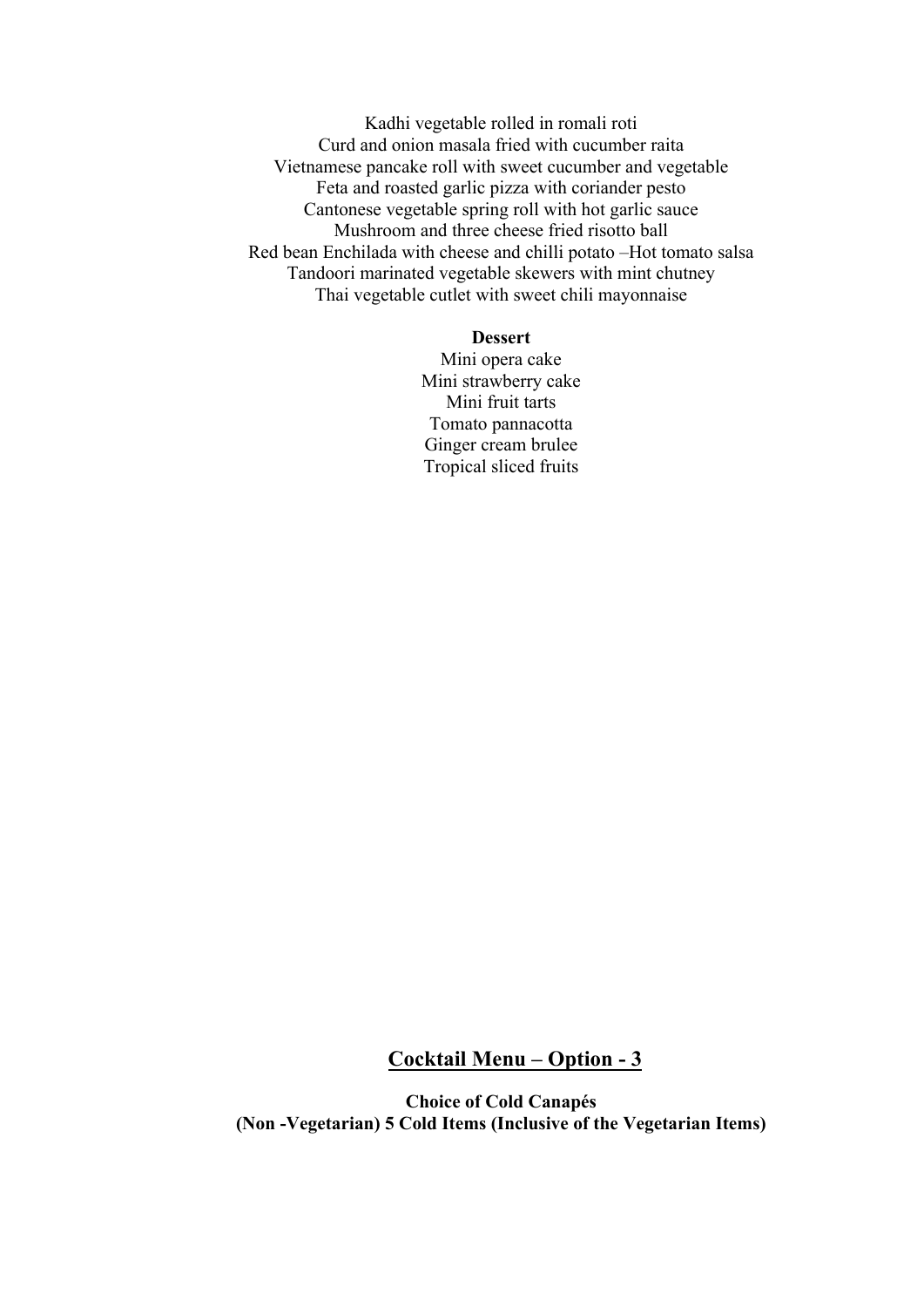Ginger & lime cured modha fish on dill parsley Pancake Crab & Mango Salad in Wonton Basket Devilled Prawn on Avocado Mousse Duck with Sesame Honey & Soy on Vegetable Nori Roll Chicken Liver Parfait with Brandy on French Crouton Pickled cucumber & smoked beef with Mint & Coriander Salsa Roast duck wrapped in Pancake with Hoi Sin Sauce & Cucumber Smoked Salmon with Herb Brioche & Caper Cream Cheese Chicken Tikka on panini Bread with mango chutney Cured modha Tartar on Focacia Crouton Pesto Herb & Cream Cheese Profiteroles with Hot Garlic Prawn Miniature Savoury scone with Cured Salmon & Red Onion Caper Salad Thai Prawn Cake with Red Caviar & Lime, Coriander Chili Salsa Smoked Tasmanian Salmon & Avocado Nori Roll Chicken Liver Pate on Crouton with Grapes

## **Hot Canapés in chafing dish (Non -Vegetarian) 6 Hot Items (Inclusive of the Vegetarian Items with 2 Show Cooking Stations)**

Quail Marinated in Honey & Ginger skewer Crumbed modha fish Goujons with Lime, Caper & Green Chili Mayonnaise Spiced Prawn & Lentil wadai with Mint Chutney Individual Savoury tartlette with Feta Cheese Tandoori prawn and Pineapple Skewers with mint Ginger & Soy Prawn with Julienne of vegetables wrapped in Wonton wrapper with Yoghurt sauce Malaysian beef Satay with roast peanut sauce BBQ pork Satay Charsu pork Satay Vegetable samosas with Tamarind sauce Asparagus & Chicken Bouchees Mini Seeni Sambol Buns

Mini Rotti wrapped with chicken fry Thai prawn potato cake with sweet lime and chili sauce Feta and ratatouille pizza with pesto and fried herb

#### **Show Cooking Stations – Non -Vegetarian**

Chinese Spring Rolls with Soy Sauce & Spring Onion Kashmiri Prawn Skewers Tempura Prawns & Sushi Station Batter fried Handallo BBQ pork Satay Spicy beer battered prawns with hot garlic sauce